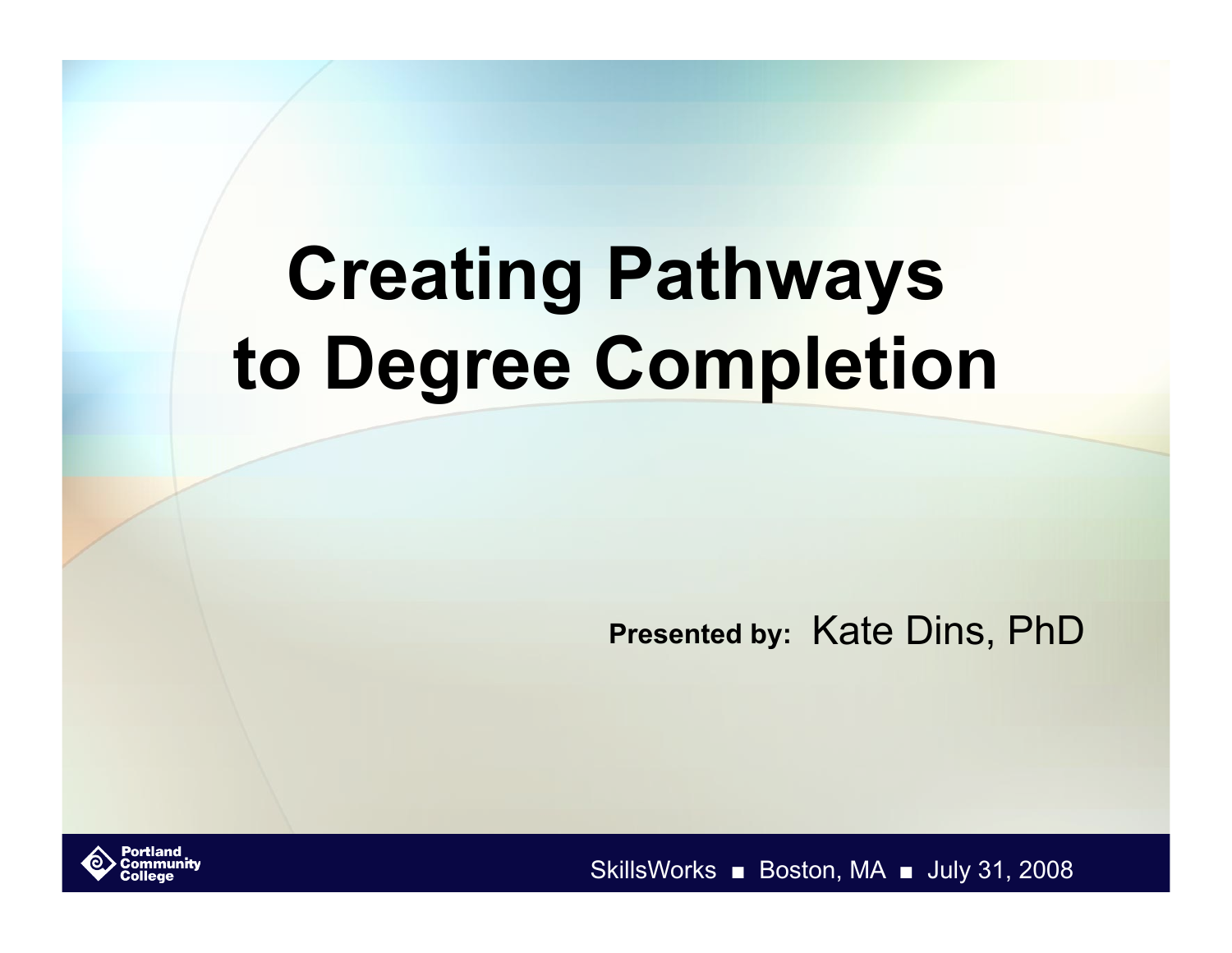## **Goals for This Session**

- Present the process for developing a Career Pathways roadmaps and certificates utilizing research and application.
- Provide information and strategies for faculty and employer involvement, use of labor market data, and development of alternative curriculum delivery strategies such as "chunking."
- Discuss successes, challenges, and lessons learned in developing Career Pathways roadmaps and certificates.

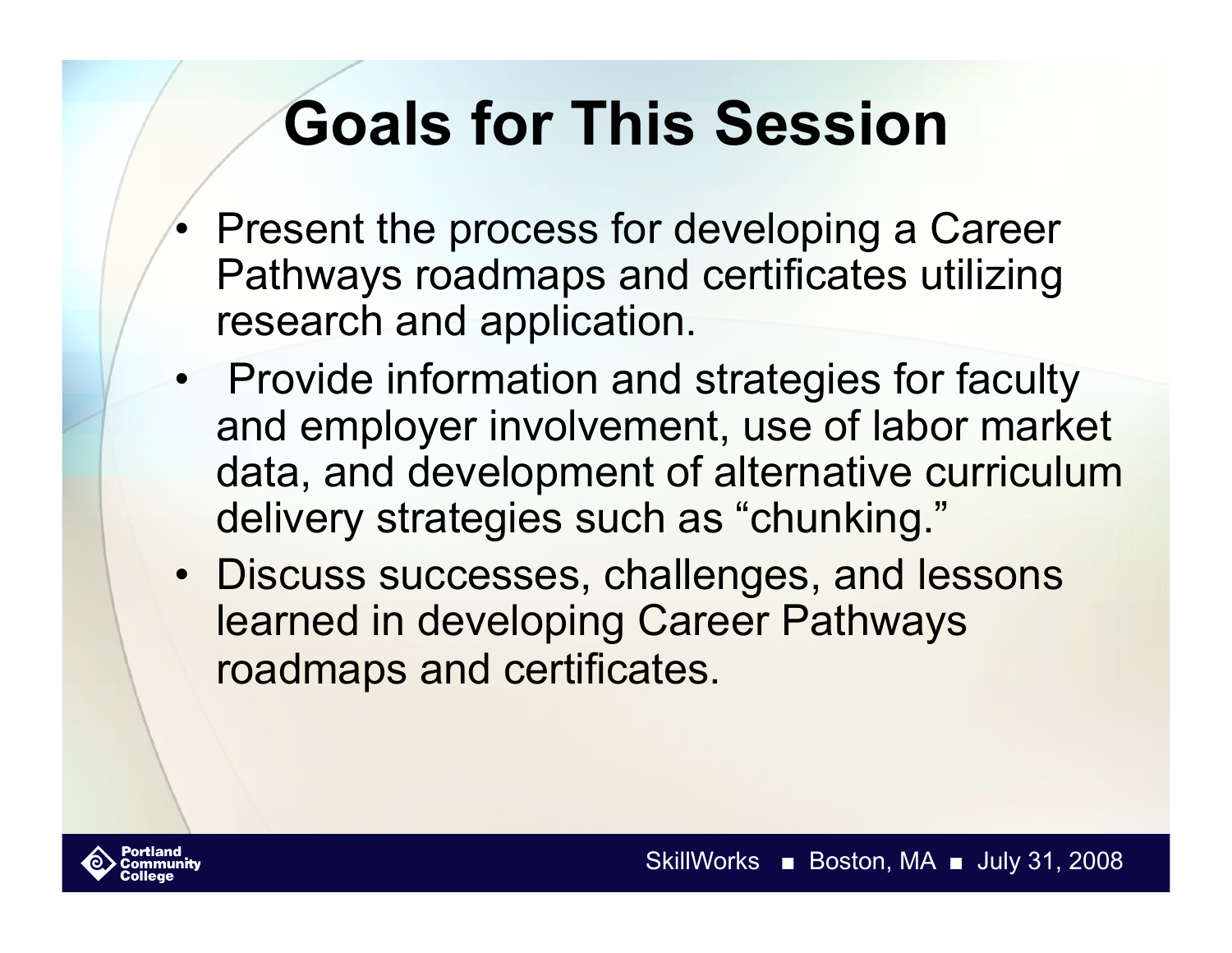## **Programs Included in Pathways Study:**

- Manufacturing Technology
- Visual Communications Technology
- Health Information Technology
- Phlebotomy
- Laboratory Assisting and Histology
- Medical Assisting
- Patient Care Technician
- **Bookkeeping**
- Criminal Justice-Corrections
- Vocational ESL programs.

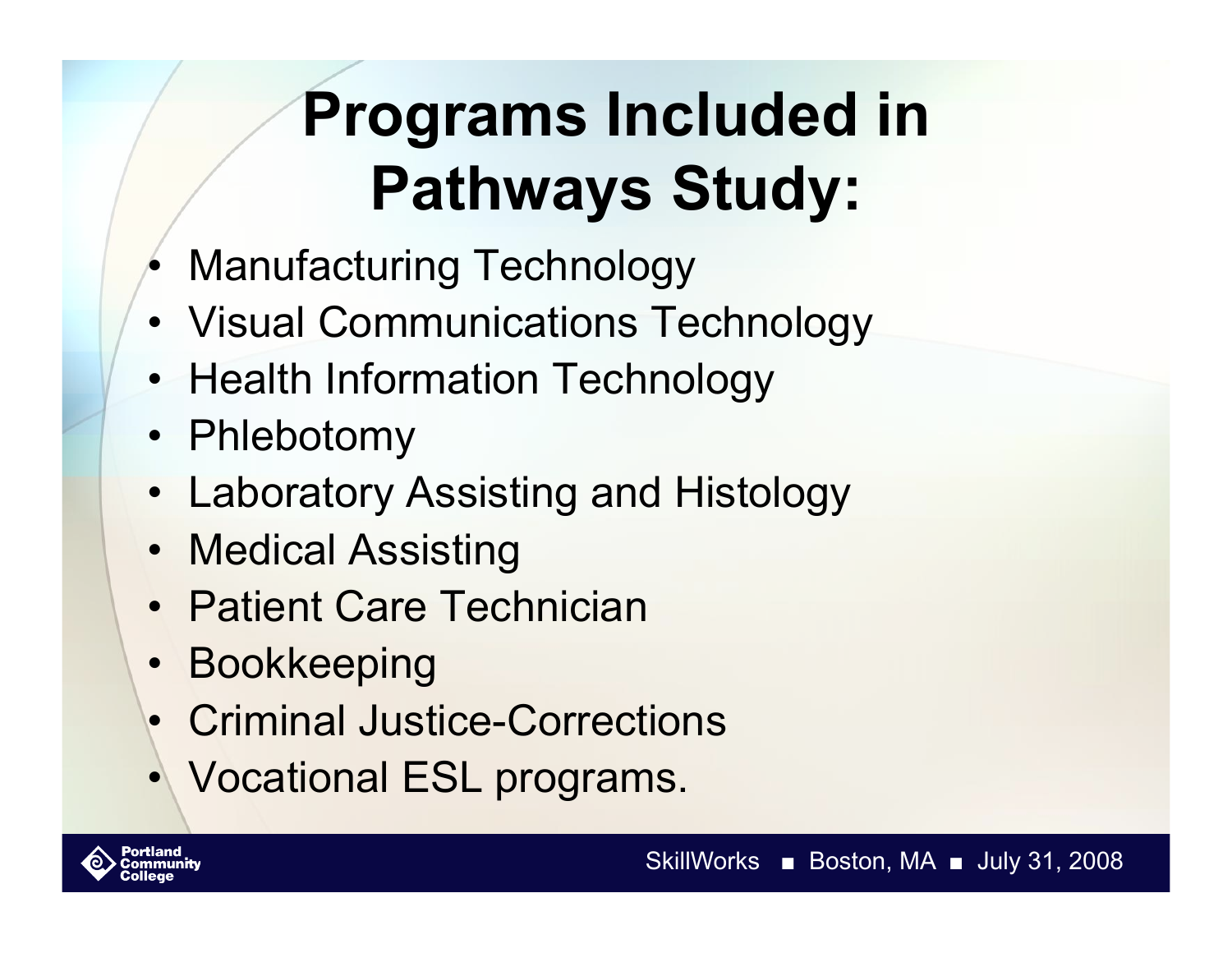### **Features of Pathway Programs**

- Program specific advisors and mandatory student advising;
- Program orientations and cohort groups;
- Materials developed to provide details about pathways;
- Financial aid designed for students in pathway programs**.**

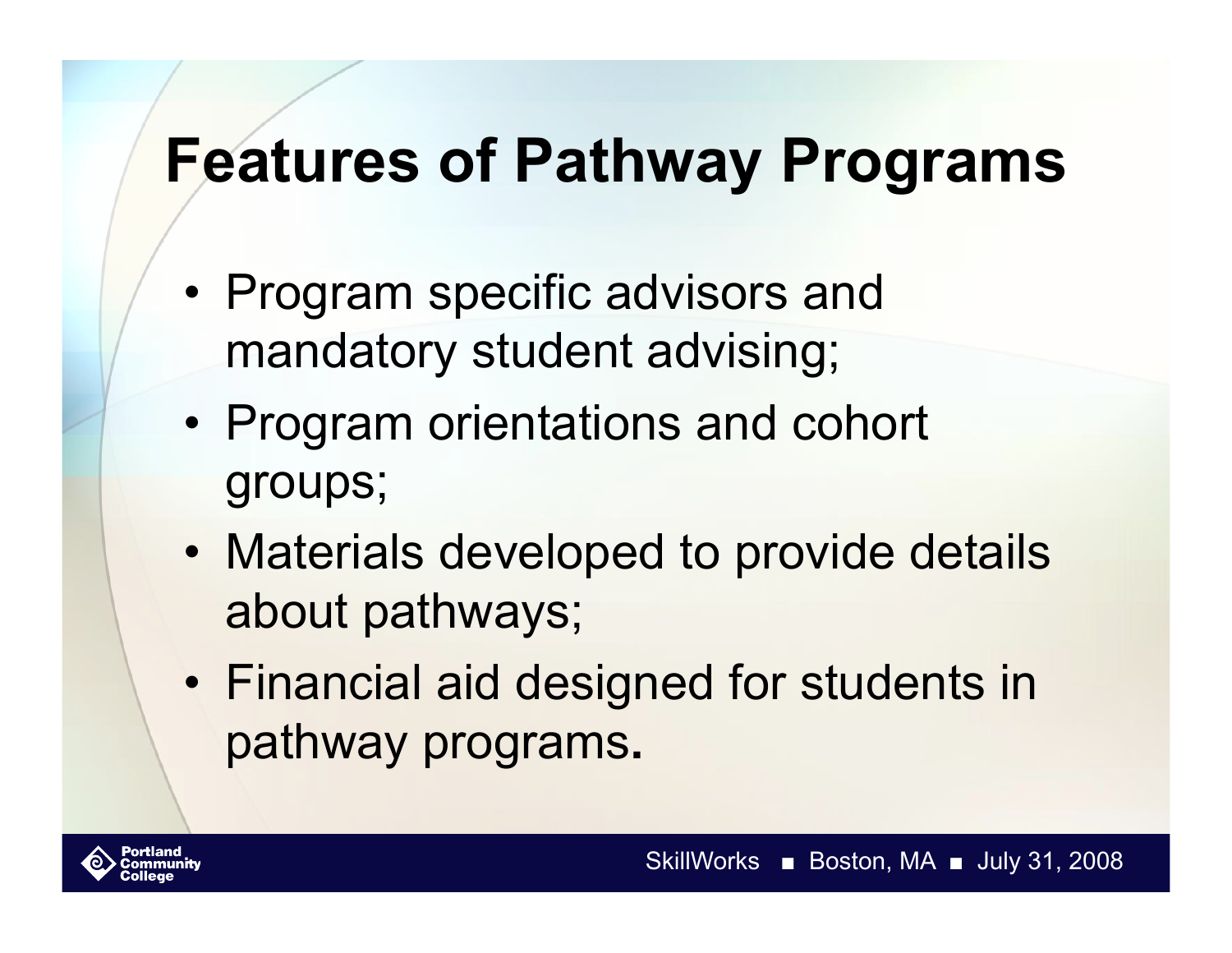#### **Features of Pathway Programs**

- Faculty leadership in curriculum and program changes;
- Strong institutional leadership and administrative support;
- Strong involvement of employers and advisory committees;
- Securing external funding supported development of chunks and pathways;
- Tracking and evaluation provided feedback leading to program improvement.

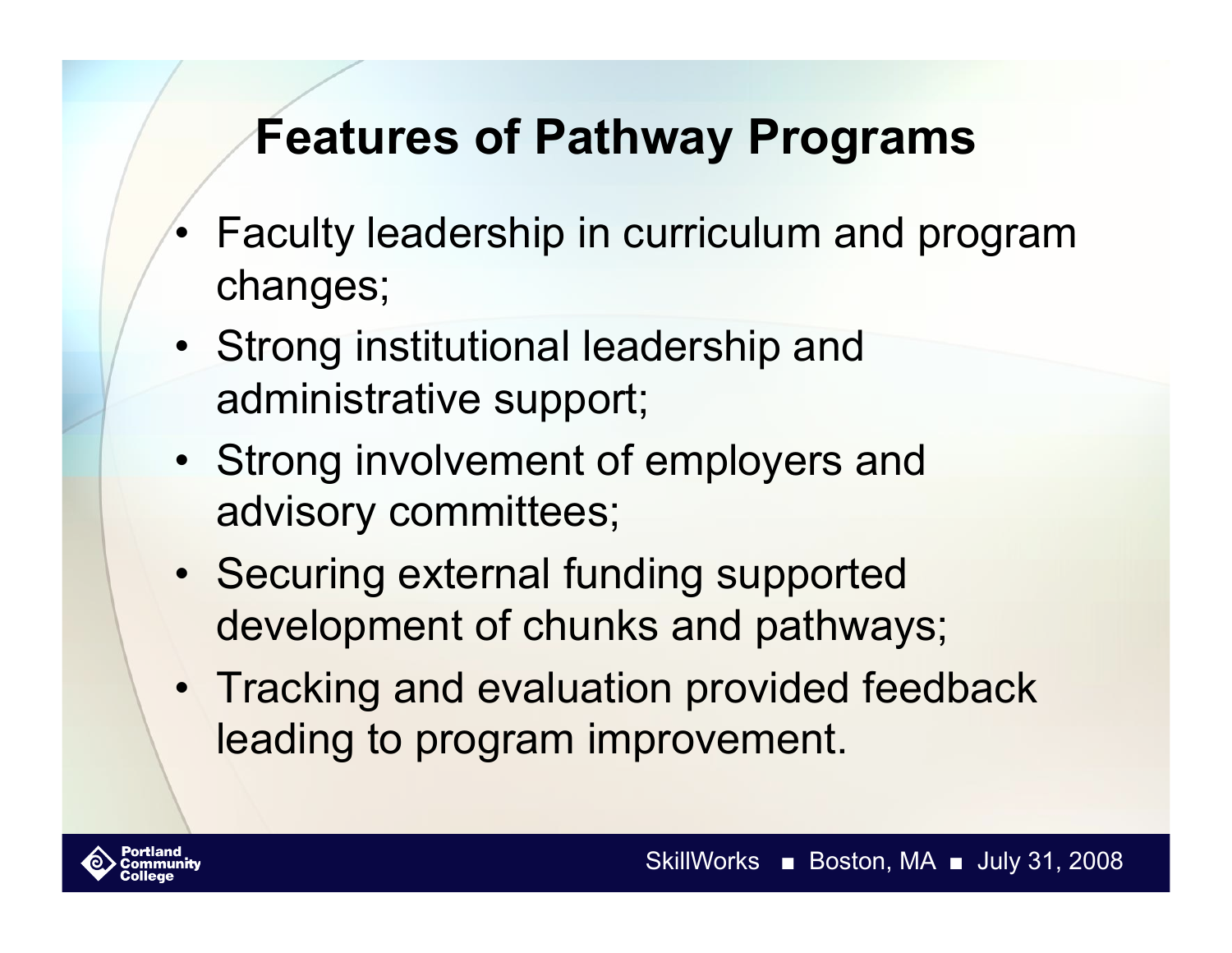### **Features of Pathway Programs**

- Changes in how faculty workload was organized and calculated;
- Curriculum focused on skills and outcomes;
- Curriculum and scheduling flexibility:
- ▶ Open-entry, open-exit, self-paced.
- A compressed, condensed model.
- ▶ Packaging existing courses as a chunk.
- **Example 3 Proport Section And Fe-packaging of curriculum**

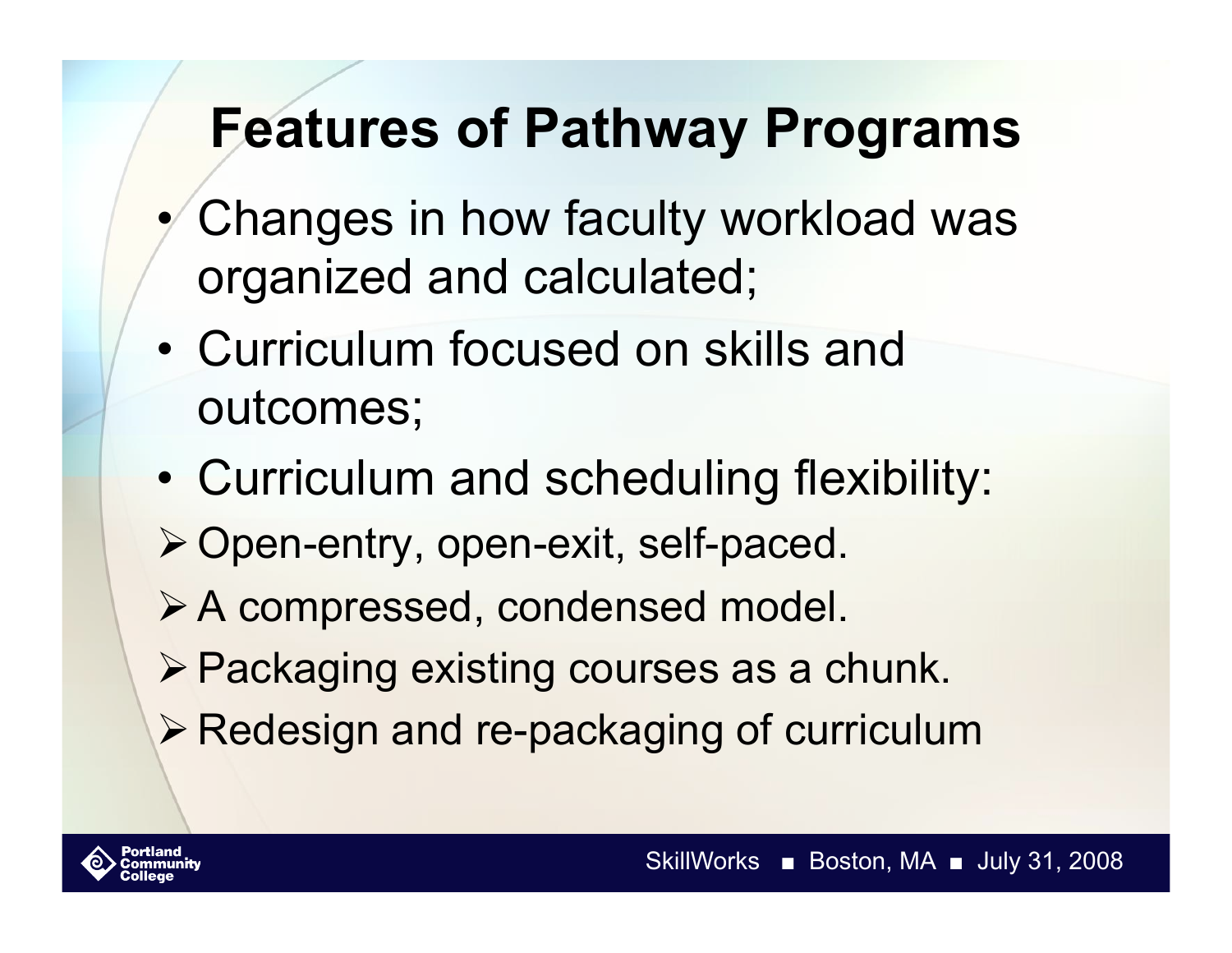### Chunking a Degree: One Example

- Health Information Technology AAS Degree
- Health Information Certificate
- Medical Billing Certificate
- Medical Coding: Physician-Based **Certificate**
- Medical Coding: Hospital-Based **Certificate**

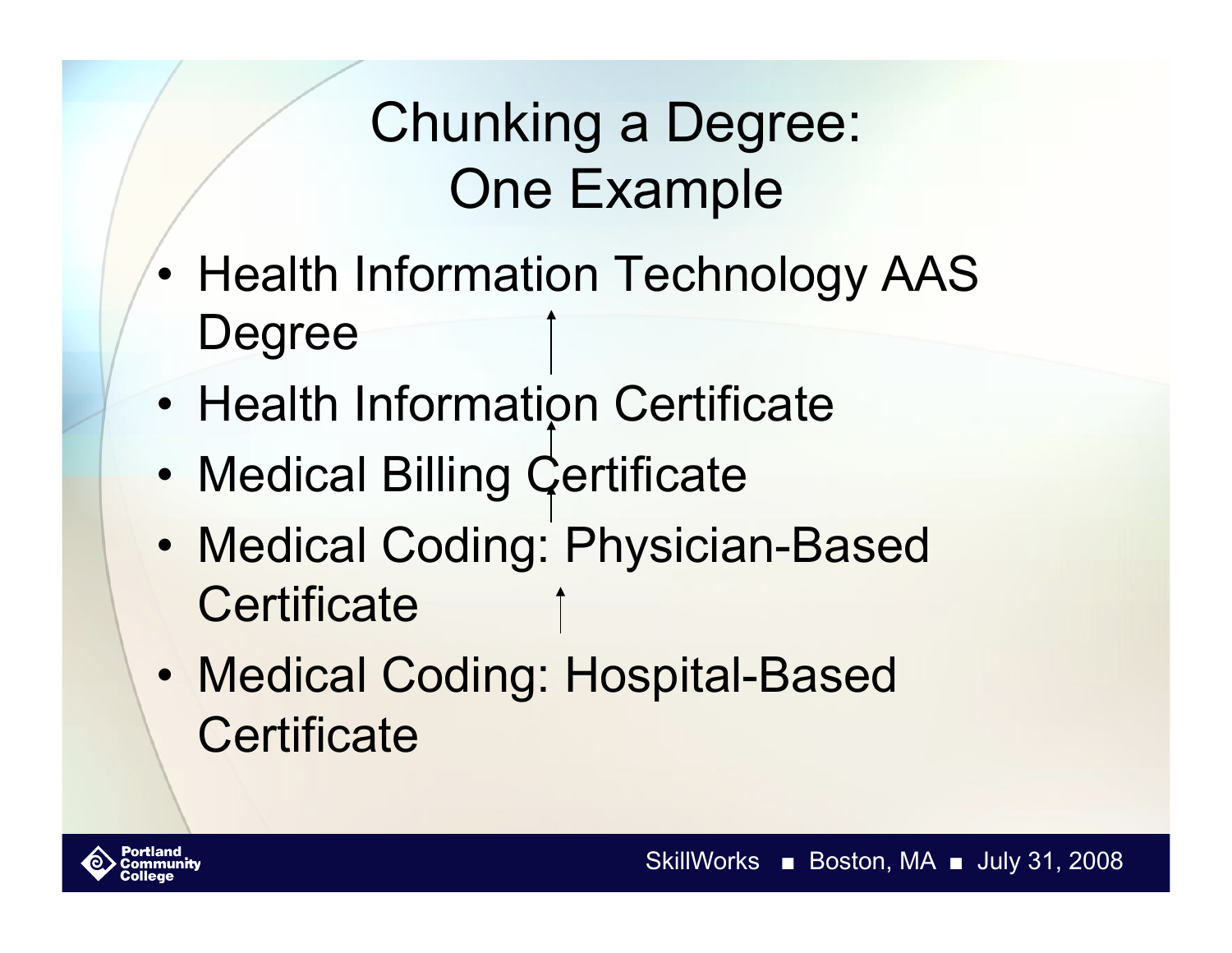# Pathways Approach

## GOAL

Apply the concepts of "chunking" and "pathways" to existing College systems in a way that improves student access to:

- •Educational opportunity
- •Better jobs
- •Economic security

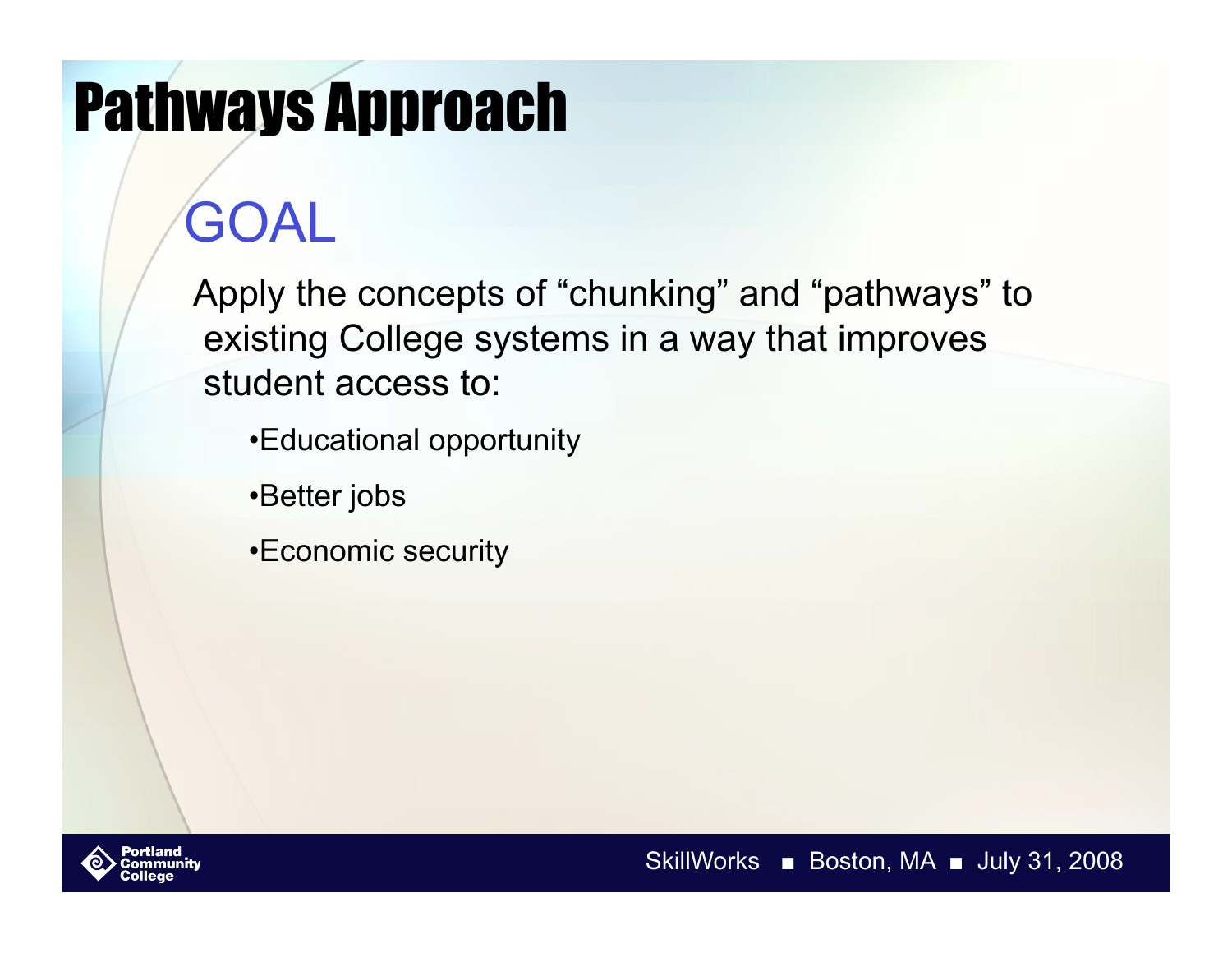## Pathways Approach



"The career pathways approach helps community colleges better align their various mission areas of workforce development, academic credentialing and transfer preparation and remediation."

The Career Pathways How-to Guide, Davis Jenkins and Christopher Spence, October 2006, Workforce Strategy Center

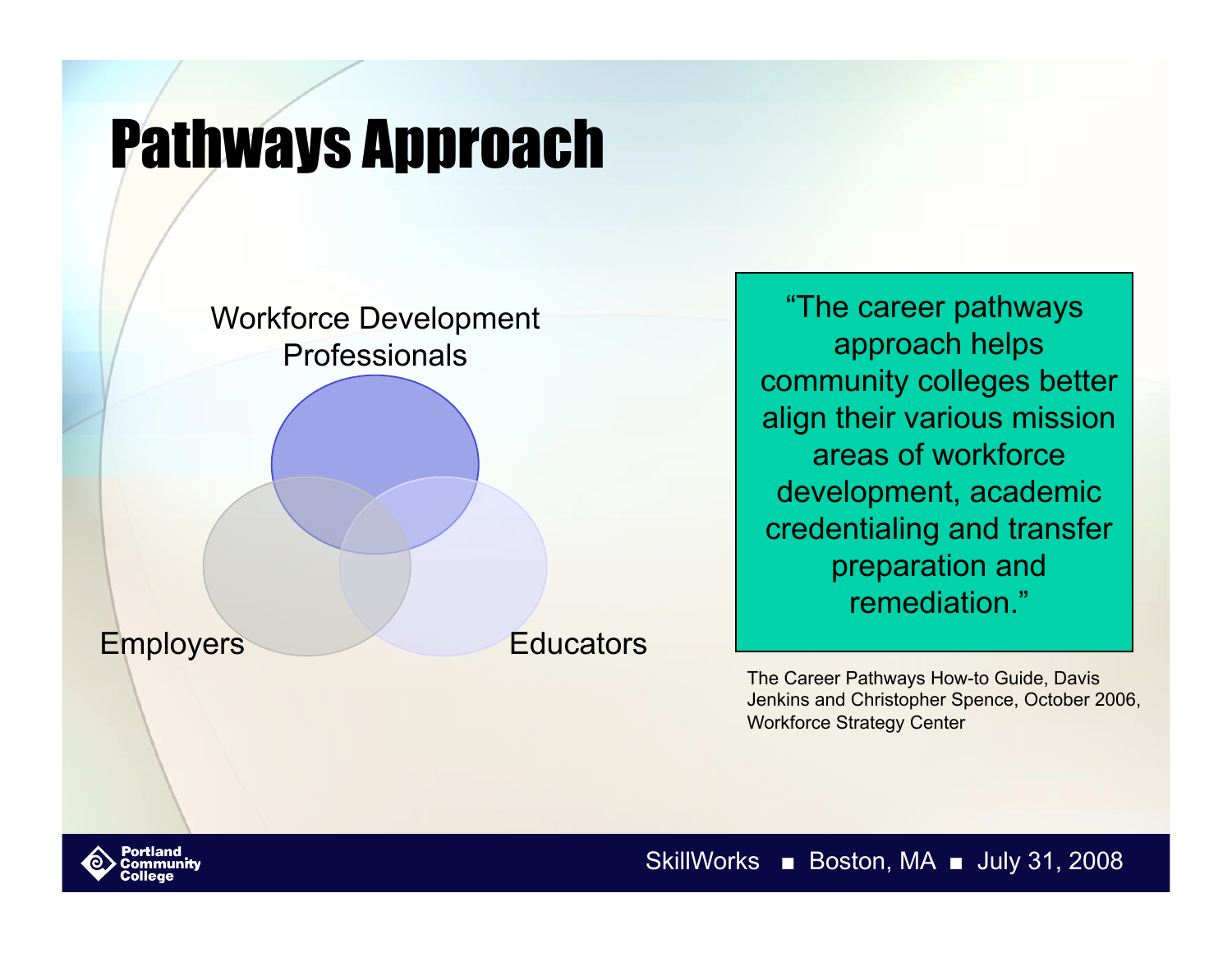# Overview: Training Program Goals

- •Upgrade skills so that students are employable within 4-6 months
- •A "bridge" between PCC's academic departments and workforce development programs
- •Increase access to academic programs for disadvantaged and immigrant communities
- •Serve approximately 240 individuals annually

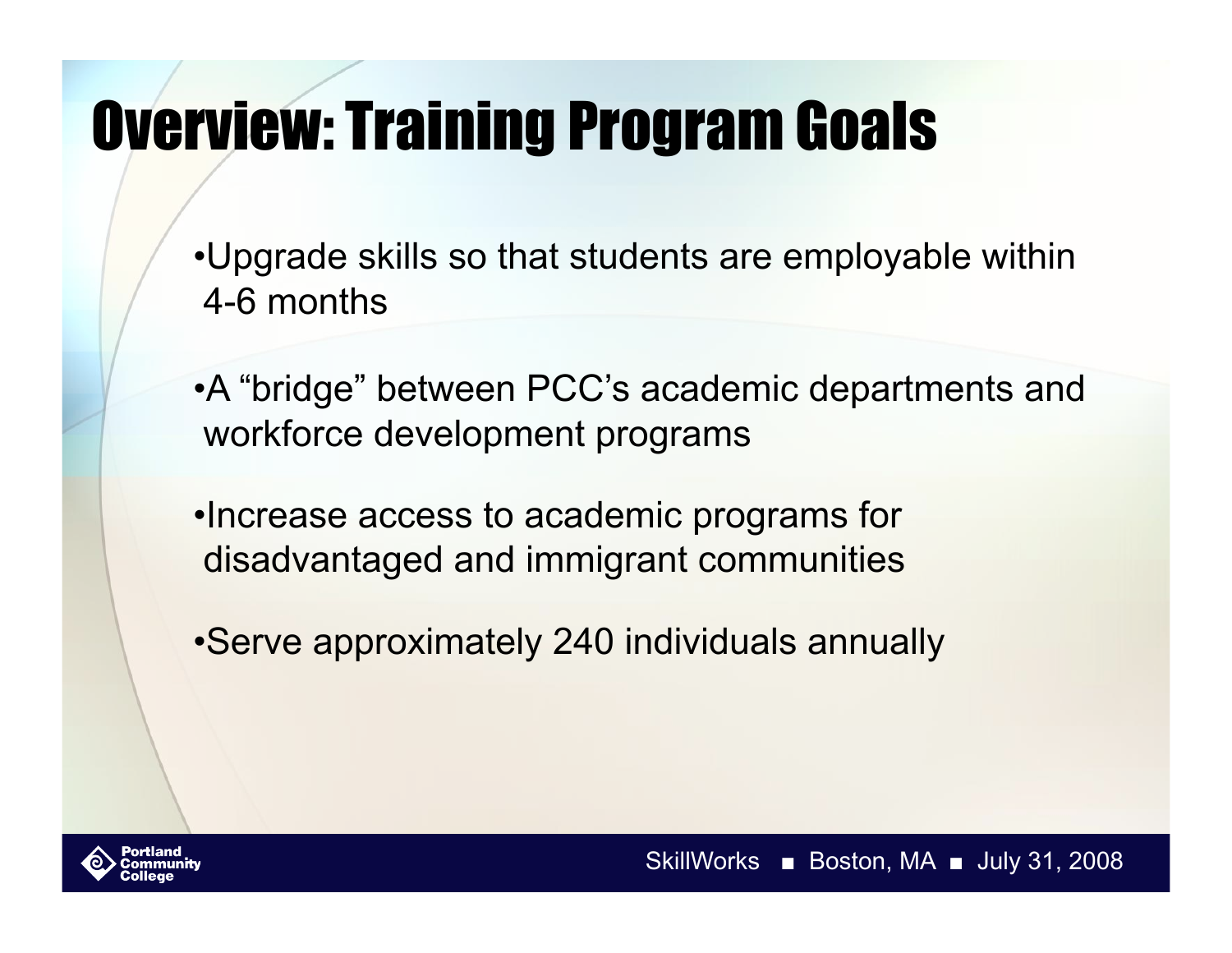## Occupational Areas

#### **Vocational English as a Second Language (VESL)**

Direct Care Worker High Tech Skills Nursing Assistant Health Care **Office Skills** Welding

Institutional Food Service

#### **Professional/Technical**

| Accounting                | <b>Emergency Telecom.</b>     | <b>Office Specialist</b>          |
|---------------------------|-------------------------------|-----------------------------------|
| <b>Comp. Applications</b> | <b>HVAC Installer</b>         | <b>Pharmacy Technician</b>        |
| Comp. Support Spec.       | <b>Machine Manufacturing</b>  | Phlebotomy                        |
| C.N.A. Plus               | <b>Medical Coding/Billing</b> | Prof. Development                 |
| <b>Criminal Justice</b>   | Med. Customer Svc.            | <b>Retail Sales &amp; Service</b> |



SkillWorks ■ Boston, MA ■ July 31, 2008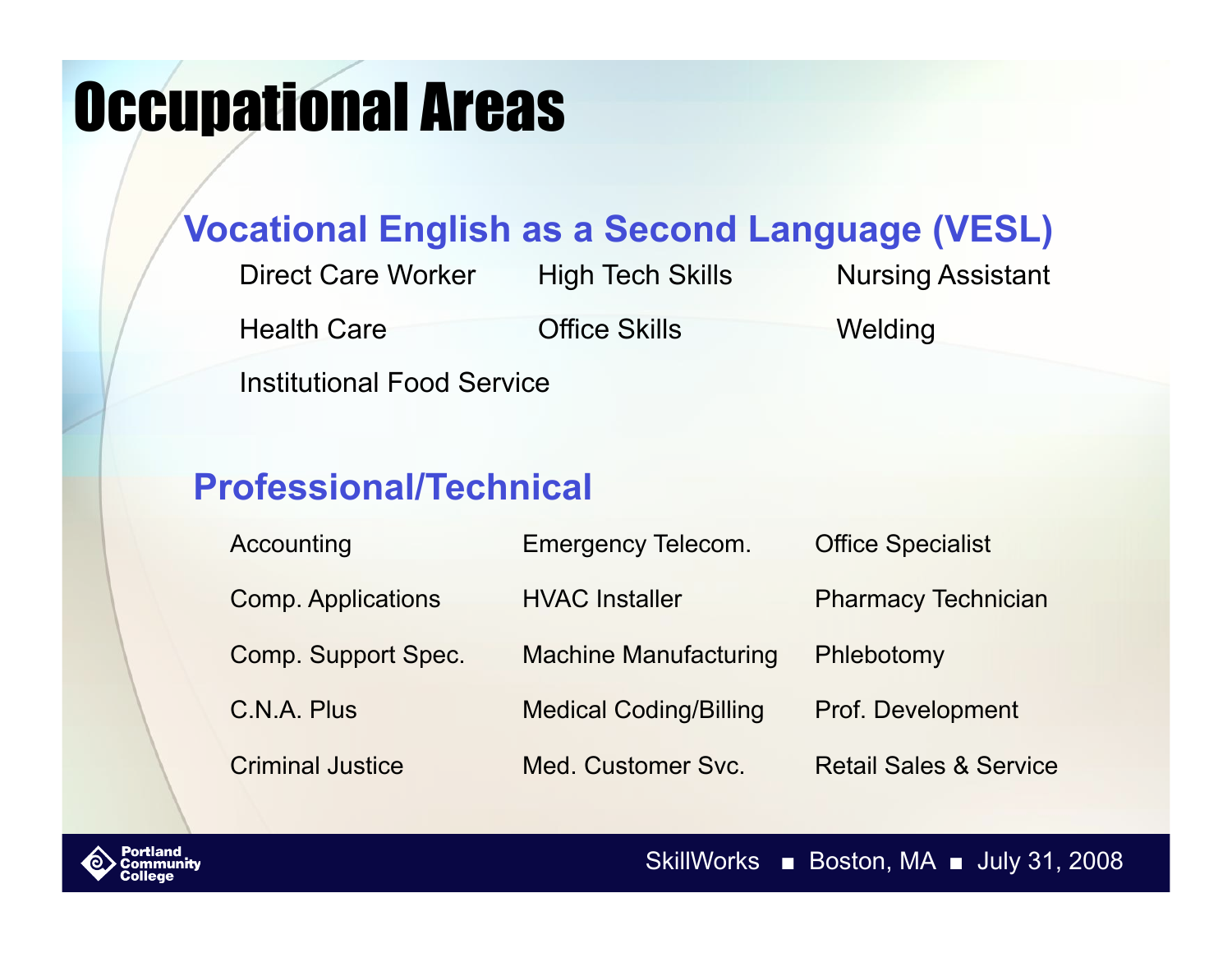## Features

### Vocational ESL Pathways

- Integrated curriculum
- Cohort learning
- **Internships**
- Intensive wrap-around student services which include:
	- Staff: Coordinator, Employment Specialist, Instructor, Teaching Assistant
	- 12-20 hours/week instruction for 8-16 weeks, 6-12 hours/week internship
	- Job placement services for at least 2 months post-training



SkillWorks ■ Boston, MA ■ July 31, 2008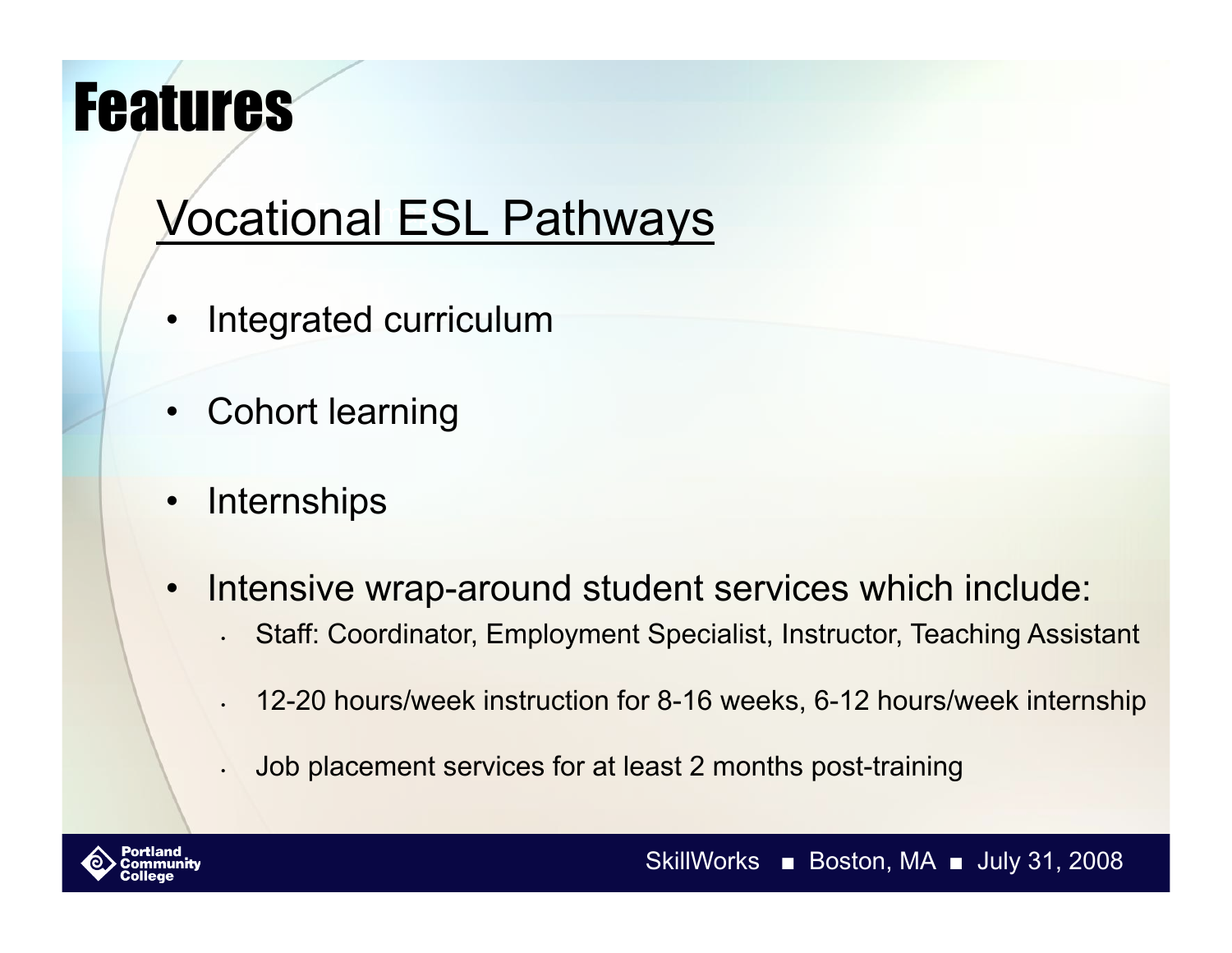# Example: VESL Office Skills





#### SkillWorks ■ Boston, MA ■ July 31, 2008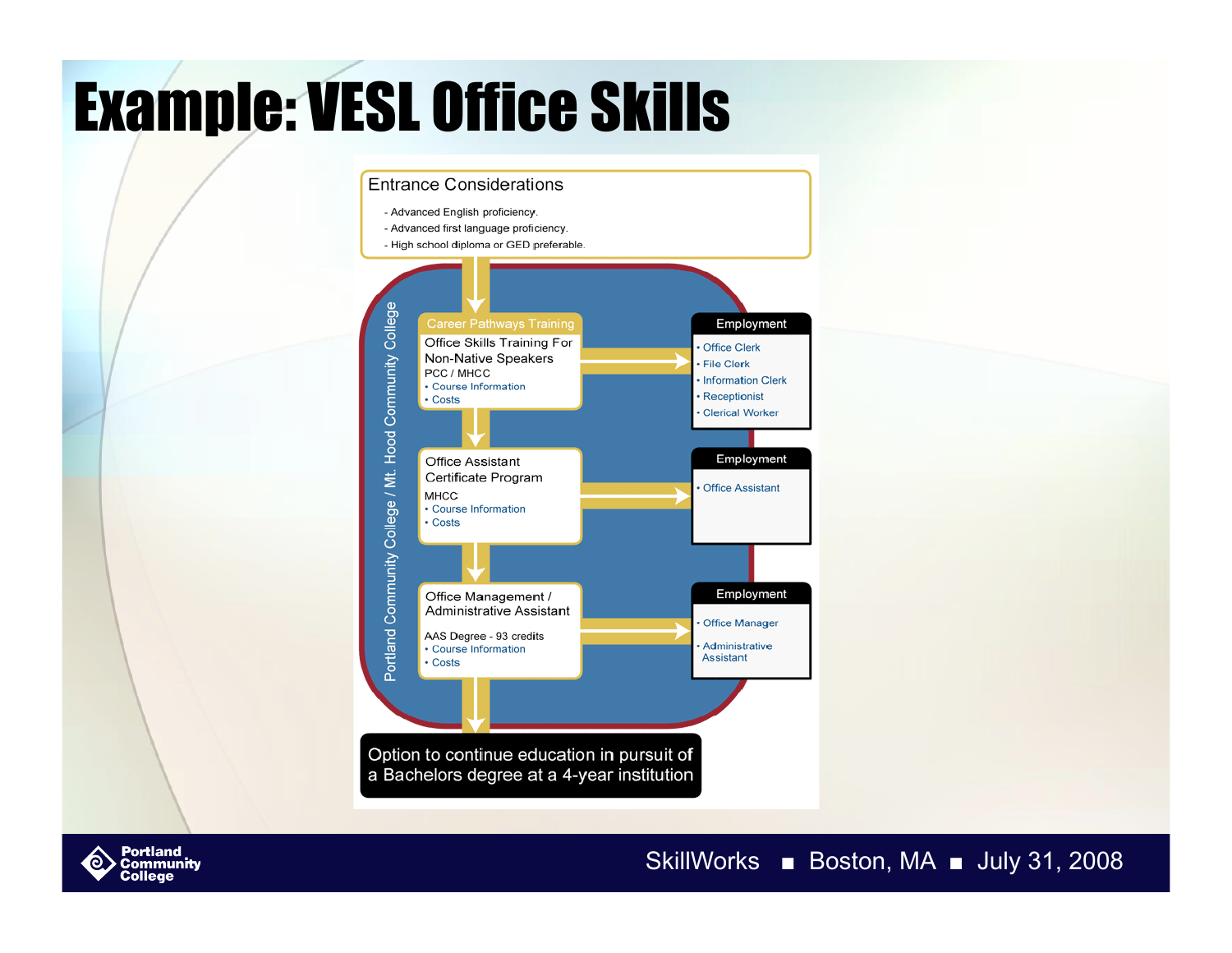# VESL Office Skills: Irina Agarycheva



- •Irina Agarycheva immigrated to the United States over 14 years ago.
- •She enrolled in the Training to improve her chances of getting employed in a professional workplace.
- •Irina completed an internship with a local College in their Athletic department as a program aide.
- Employed in a full time position advocating for victims of Domestic Violence and Sexual Assault at a local social service agency.

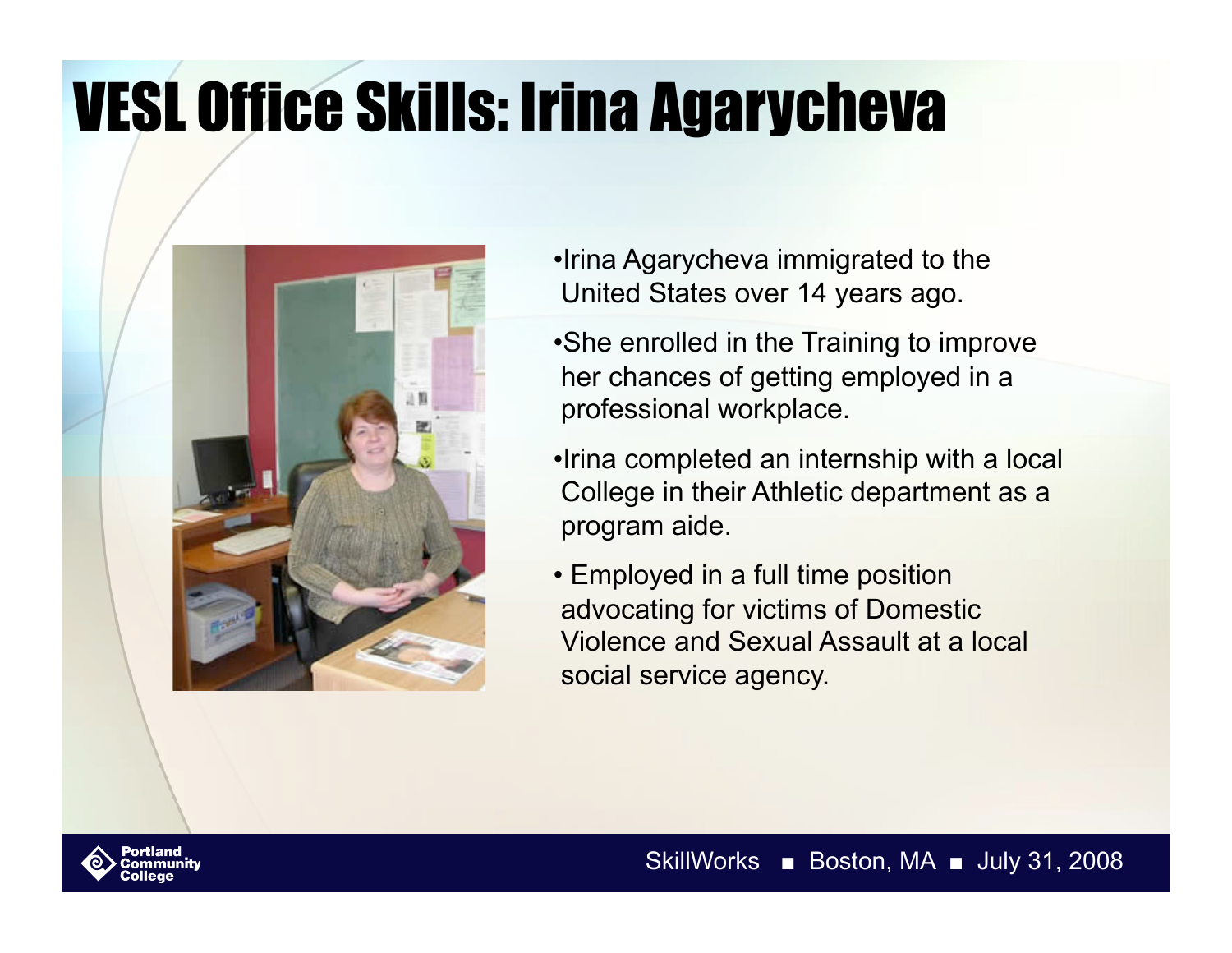# VESL Results: 2005-06

- Training options = 7
- Internships completed = 100%
- Employment Rate = 87%
- Total Trained = 120+

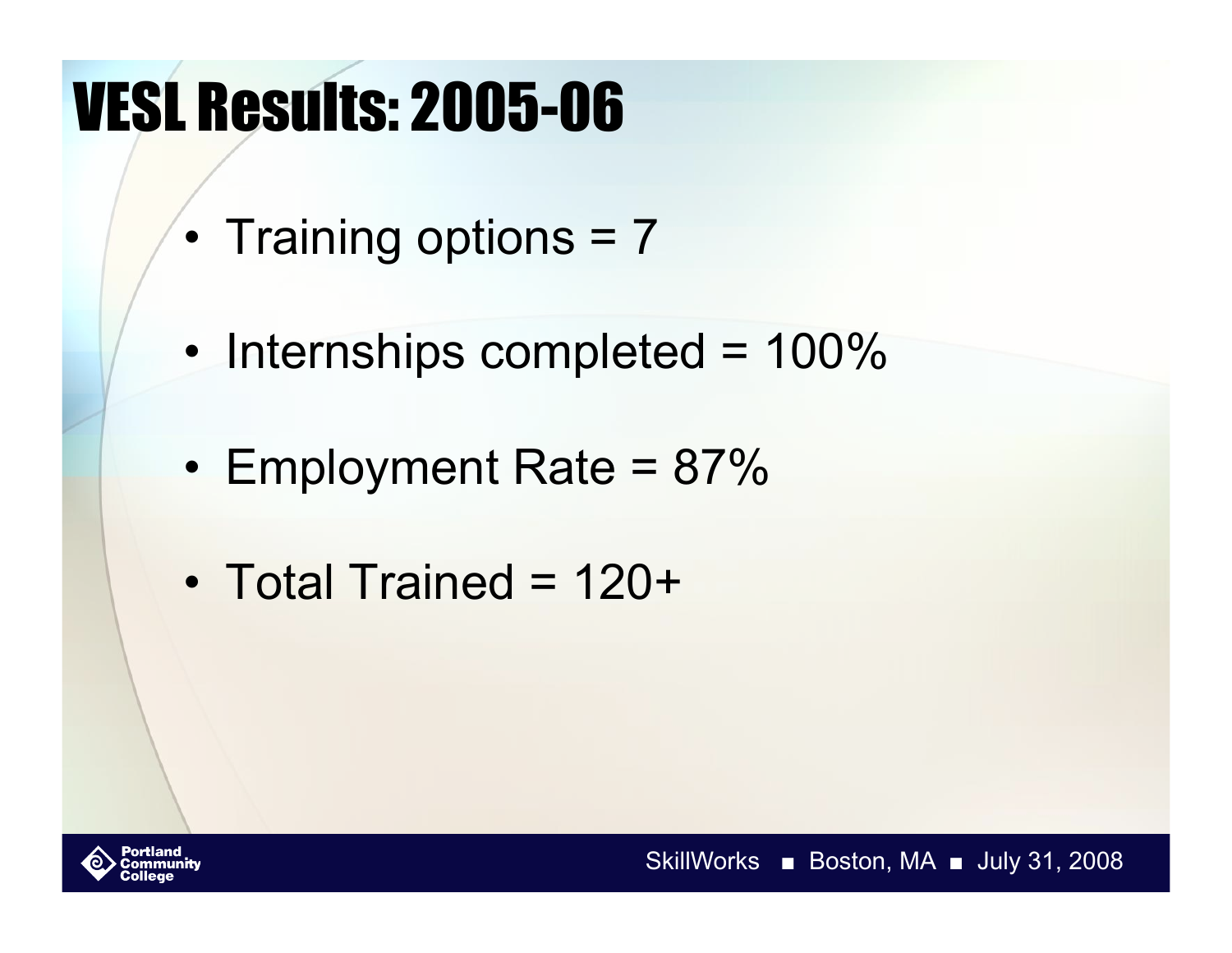## Features

### Professional/Technical Pathways

- "Chunked" curriculum
- Cohort learning
- Training that leads to State-sanctioned credentials
- Wrap-around student services which include:
	- Recruitment and advising
	- Career Planning course
	- Internships
	- Job placement services

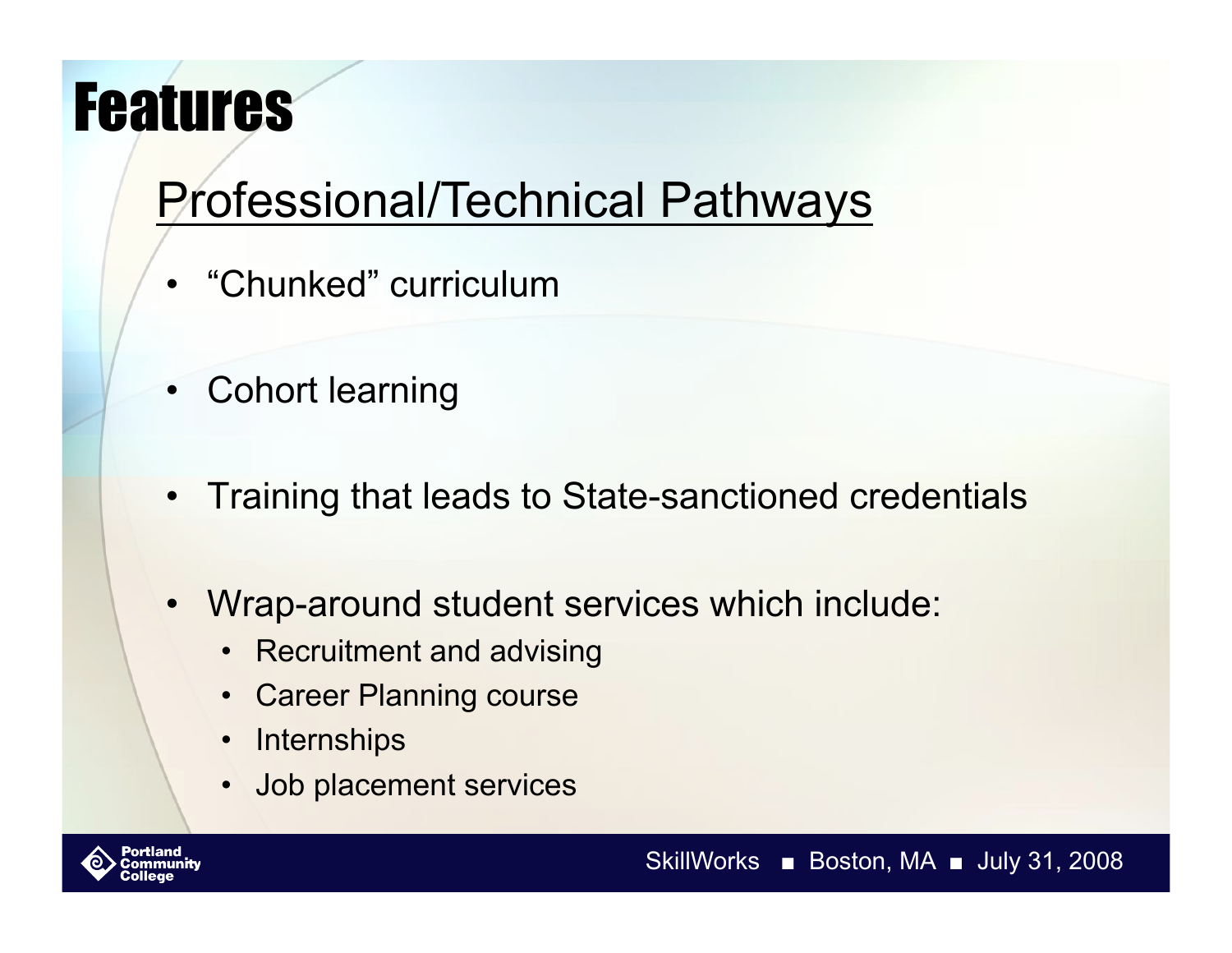# PCC Career Pathways Certificates

**Approximately 26 Certificates in process or approved in the following academic areas:** 

Gerontology (3) Facilities Maintenance (1) Computer Applications and Office Systems (6) Emergency Management Services (1) Business Administration (2) Computer Information Systems (10) Criminal Justice (1) Interior Design (1) Machine Manufacturing (1)

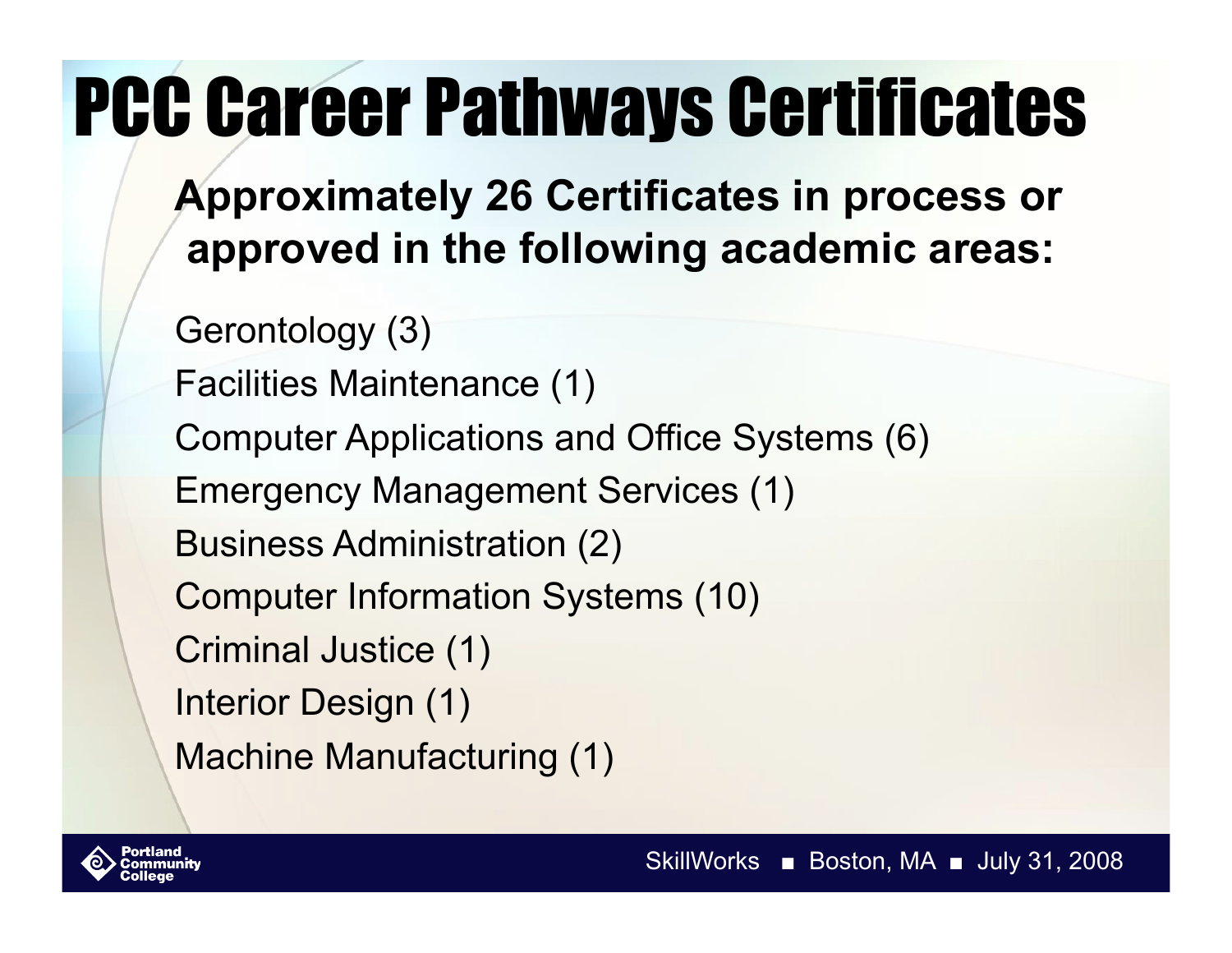# Example: Accounting/Bookkeeping



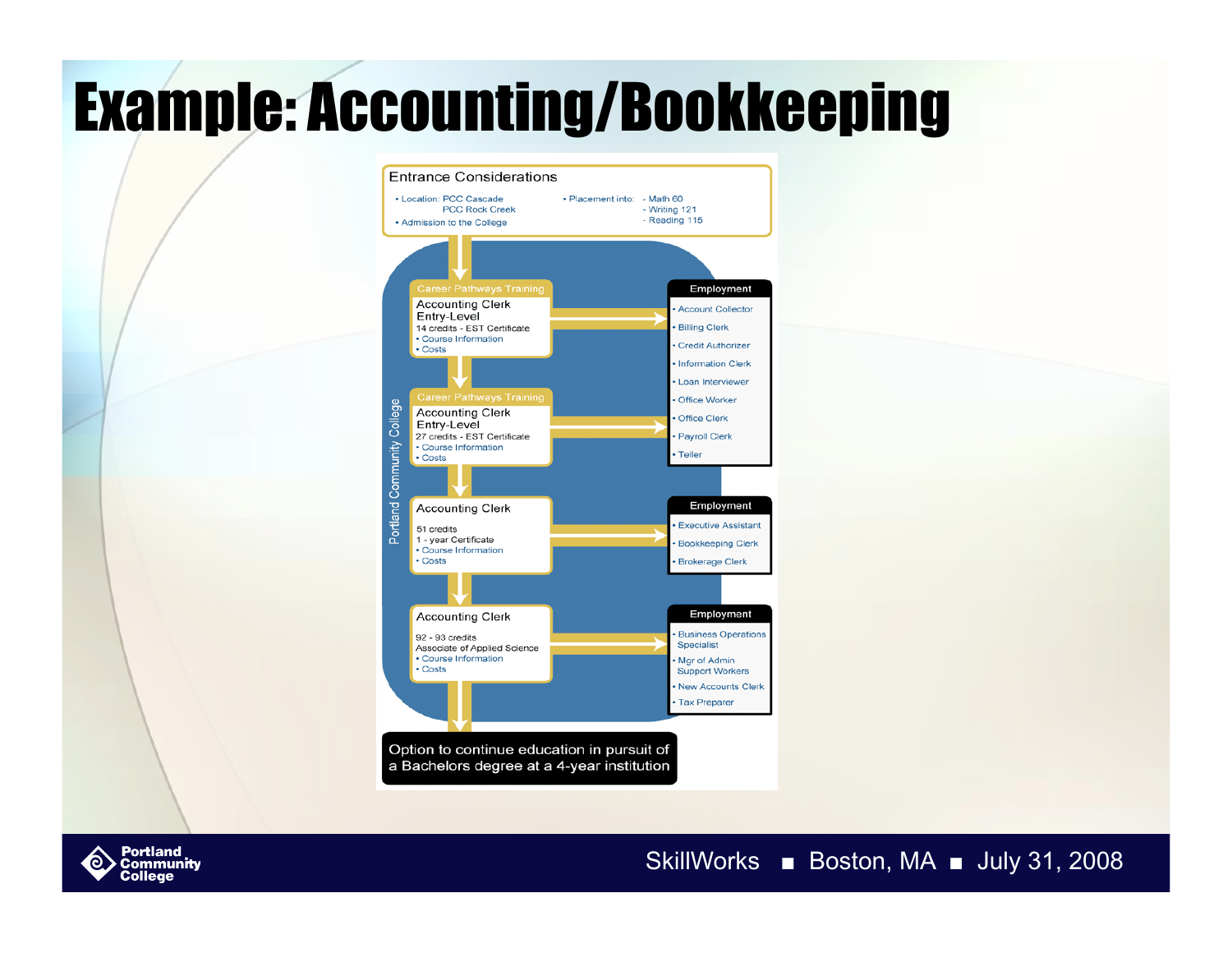## Example: Chunking

Accounting – Term 1, 14 credits

|              | <b>Monday</b>                | <b>Tuesday</b>                         | Wednesday                     | <b>Thursday</b>                          |
|--------------|------------------------------|----------------------------------------|-------------------------------|------------------------------------------|
| <b>5-6pm</b> | Intro. to<br><b>Business</b> | <b>Computers in</b><br><b>Business</b> |                               |                                          |
| $6 - 7$ pm   | (BA 101)                     | (BA 131)                               | Intro, to                     | Comp.                                    |
| <b>7-8pm</b> |                              |                                        | <b>Accounting</b><br>(BA 111) | <b>Accounting</b><br><b>Applications</b> |
| <b>8-9pm</b> |                              |                                        |                               | (BA 228)                                 |
| 9-10pm       |                              |                                        |                               |                                          |
|              |                              |                                        |                               |                                          |

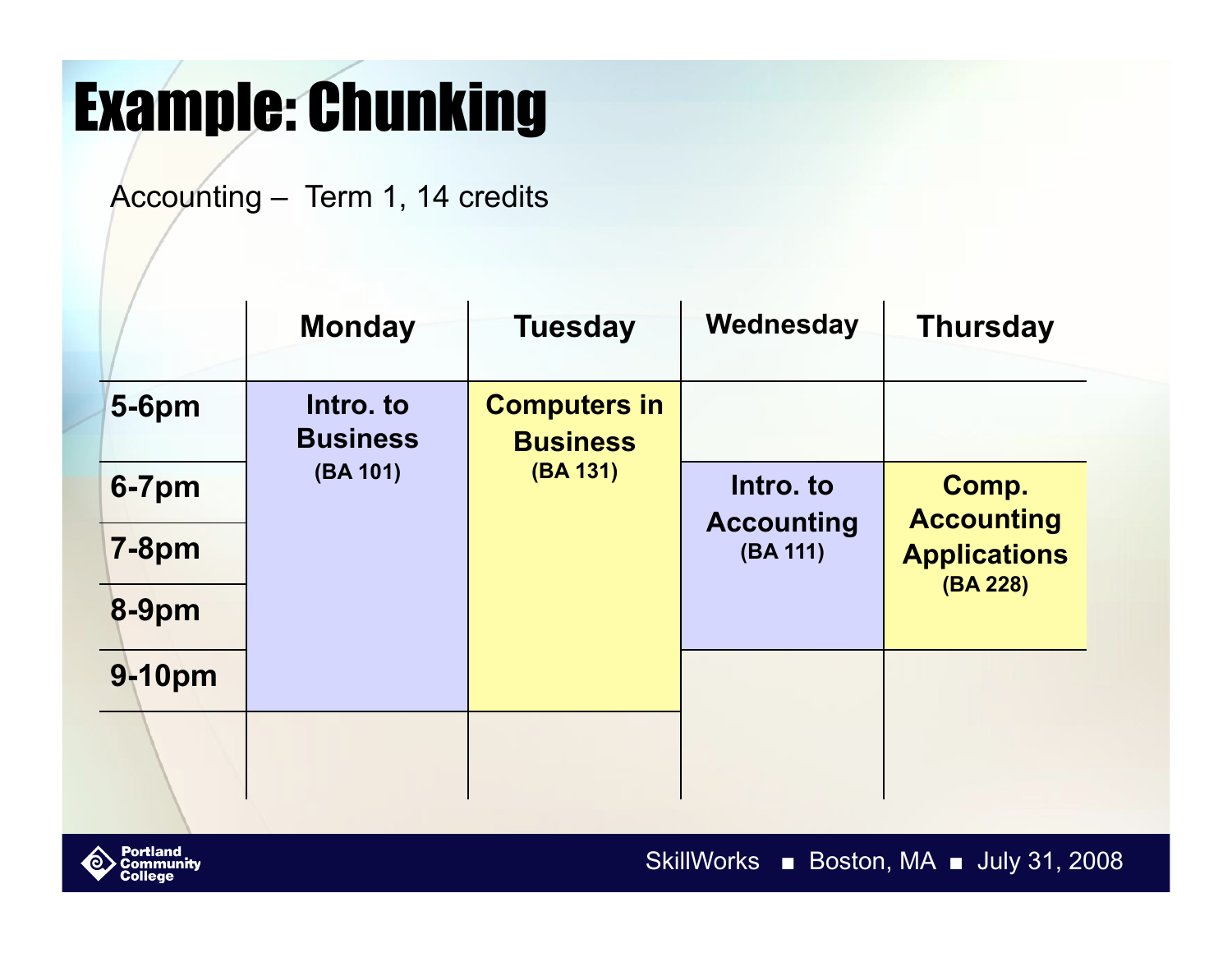# Example: Nedra and Toni



#### Nedra Lindell

"I am making twice as much as I was before I got my GED and into Career Pathways. I've been wanting to do accounting since I was 23, but I had two kids to raise..."



#### Toni Hibler

Toni had worked for the airlines for 14 years. Then, after 9-11, she was laid off. At the conclusion of her Pathway she accepted a position with Sun Supply doing accounts payable. She has completed her 1 year certificate in Accounting and is on track to earn her Associates Degree this year.

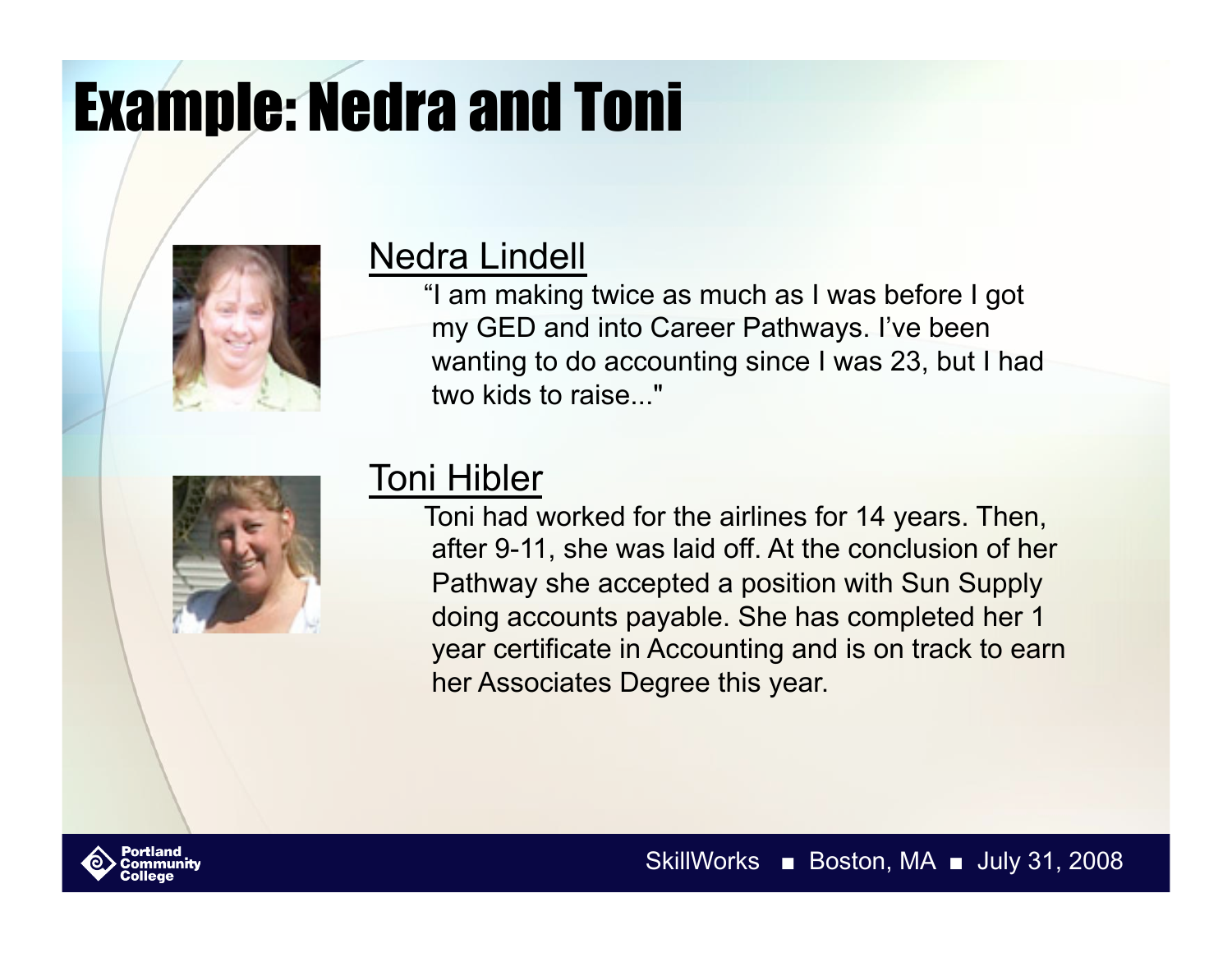## **Results**

#### Accounting/Bookkeeping Pathway 2001-05

3.46 cumulative GPA in 5 core Business courses.

Of the 56 students who completed nearly 79% were employed in jobs related to their occupational training.

#### Professional/technical Pathways 2005-06

Training Options = 13

Employment Rate = 87%

Total Trained = 120+

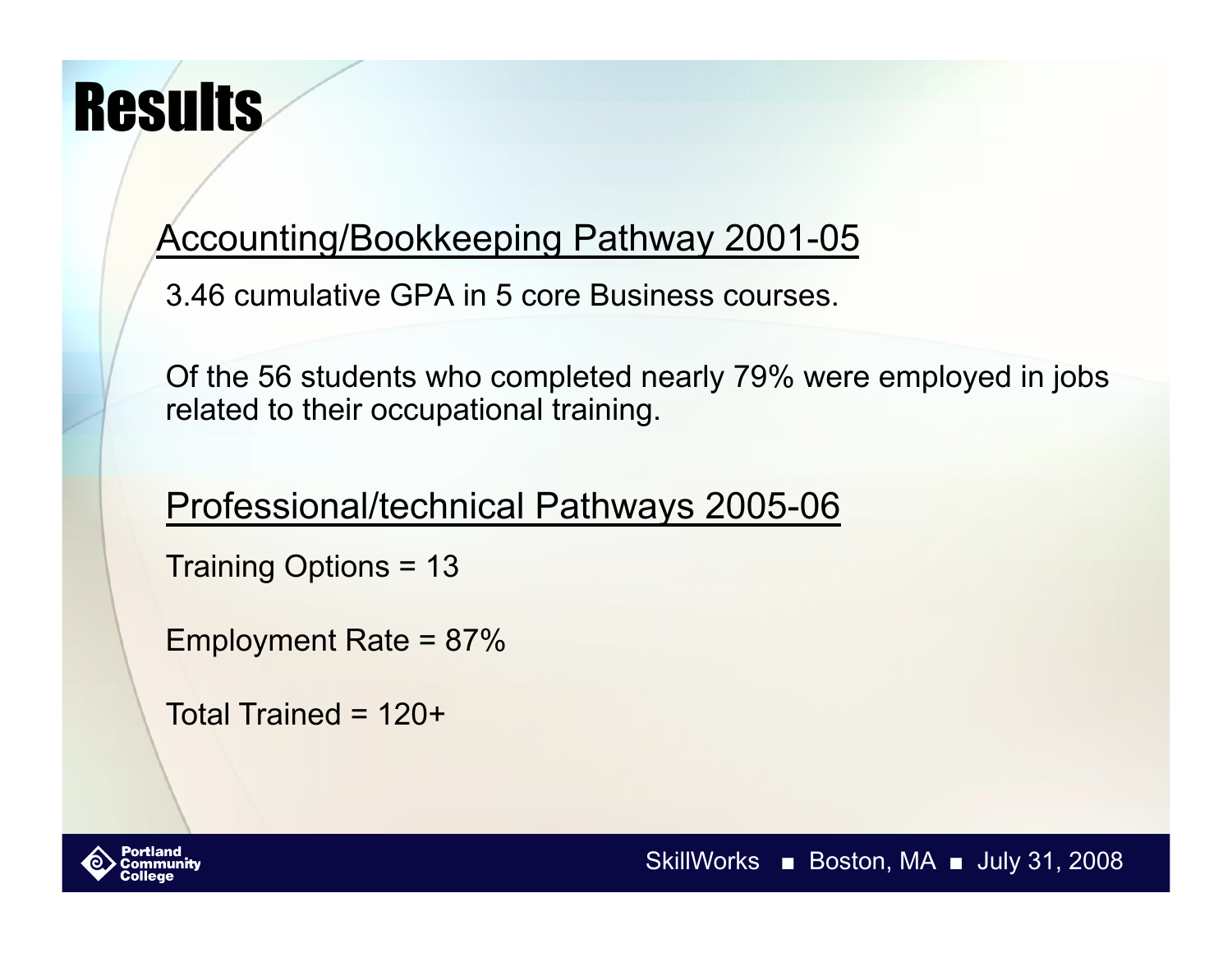### **Guidelines For Promoting Participation By Faculty And Staff**

- Create peer learning opportunities through relationship-building among those who have participated in chunking and those new to it.
- Allocate college resources (+ and -) to encourage activities in support of chunking.
- Present information and examples to faculty and staff to demonstrate the specifics of chunking, particularly course sequencing and scheduling.

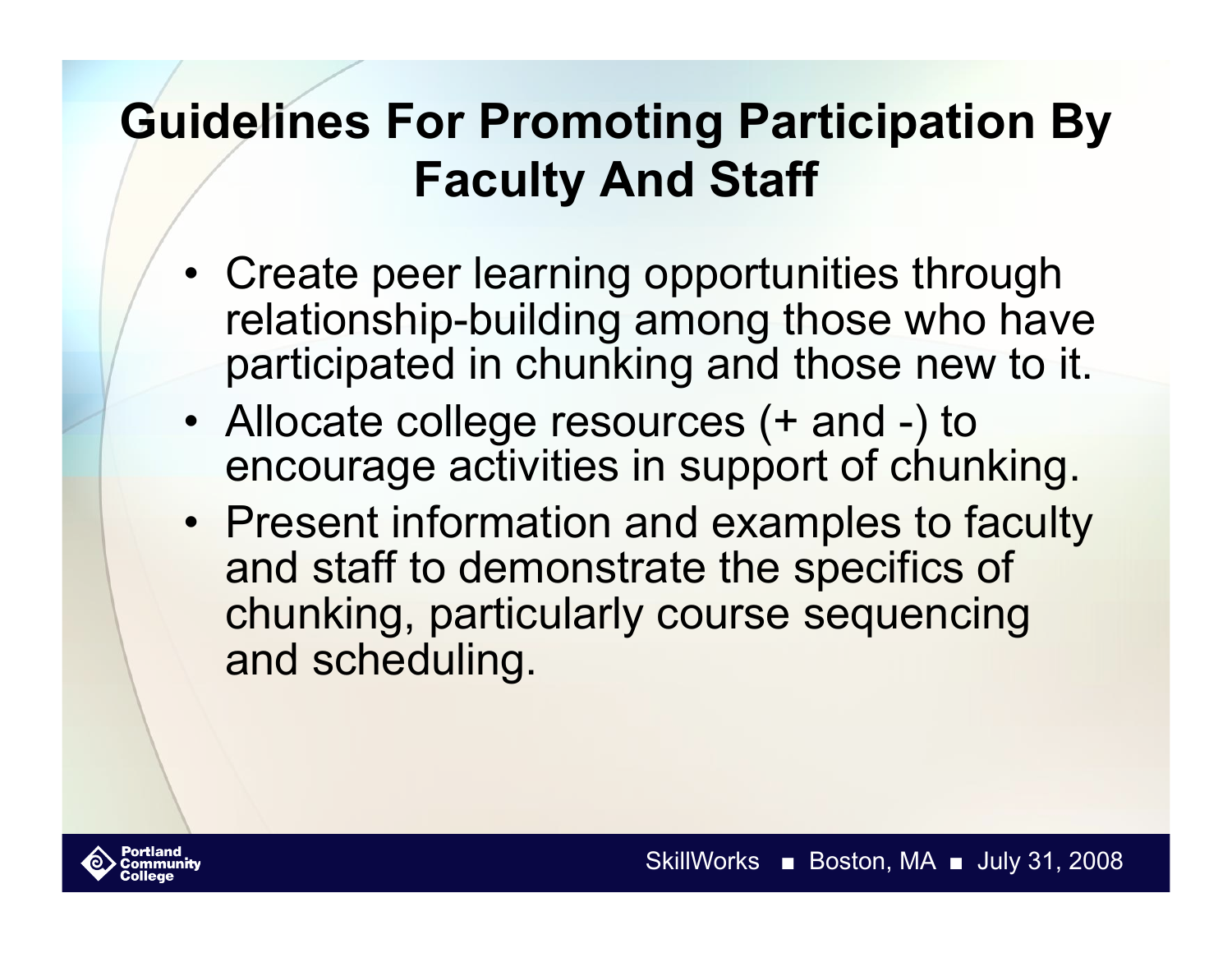### **Guidelines for Supporting Students**

- Effort is needed to complete the chunking of degrees and to offer credentials for each chunk.
- Create clear, understandable roadmaps and other materials that explain pathways to degree completion.
- Outreach to students to return after first and subsequent chunks.
- Create structures that support student retention and persistence – orientations, cohorts, program advising, tutoring, faculty/ staff relationships with students, financial assistance.

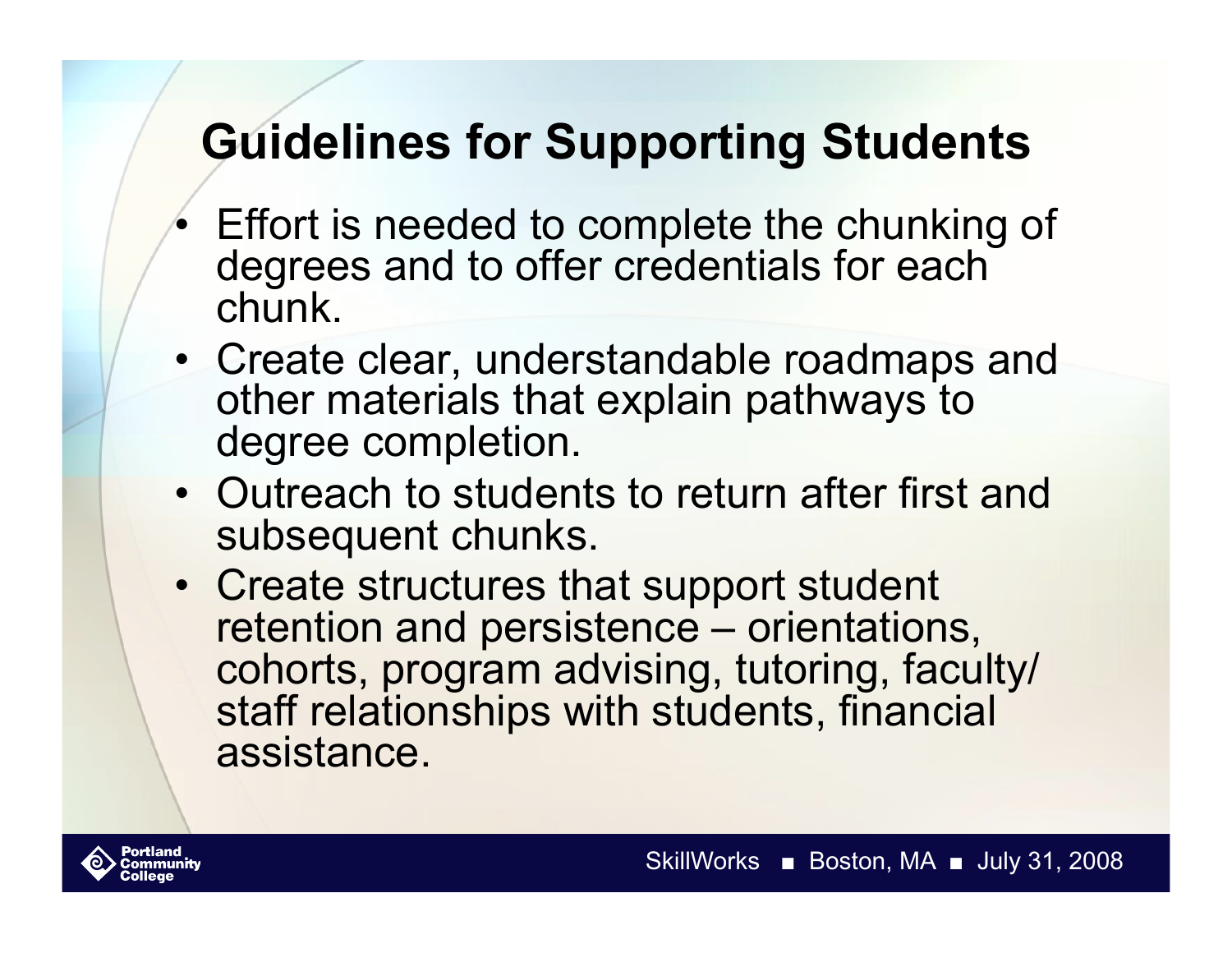#### *Guidelines For Selection And Design*

- There is no single design for creating pathways – the design must be tailored to student, program, and employer considerations.
- Use existing college committee structures such as curriculum committees to design and implement. Clearly connect the effort to instruction.
- Carefully plan course sequencing to avoid delays in access to required courses.
- Incorporate alternative scheduling and delivery of courses: Condense and accelerate!

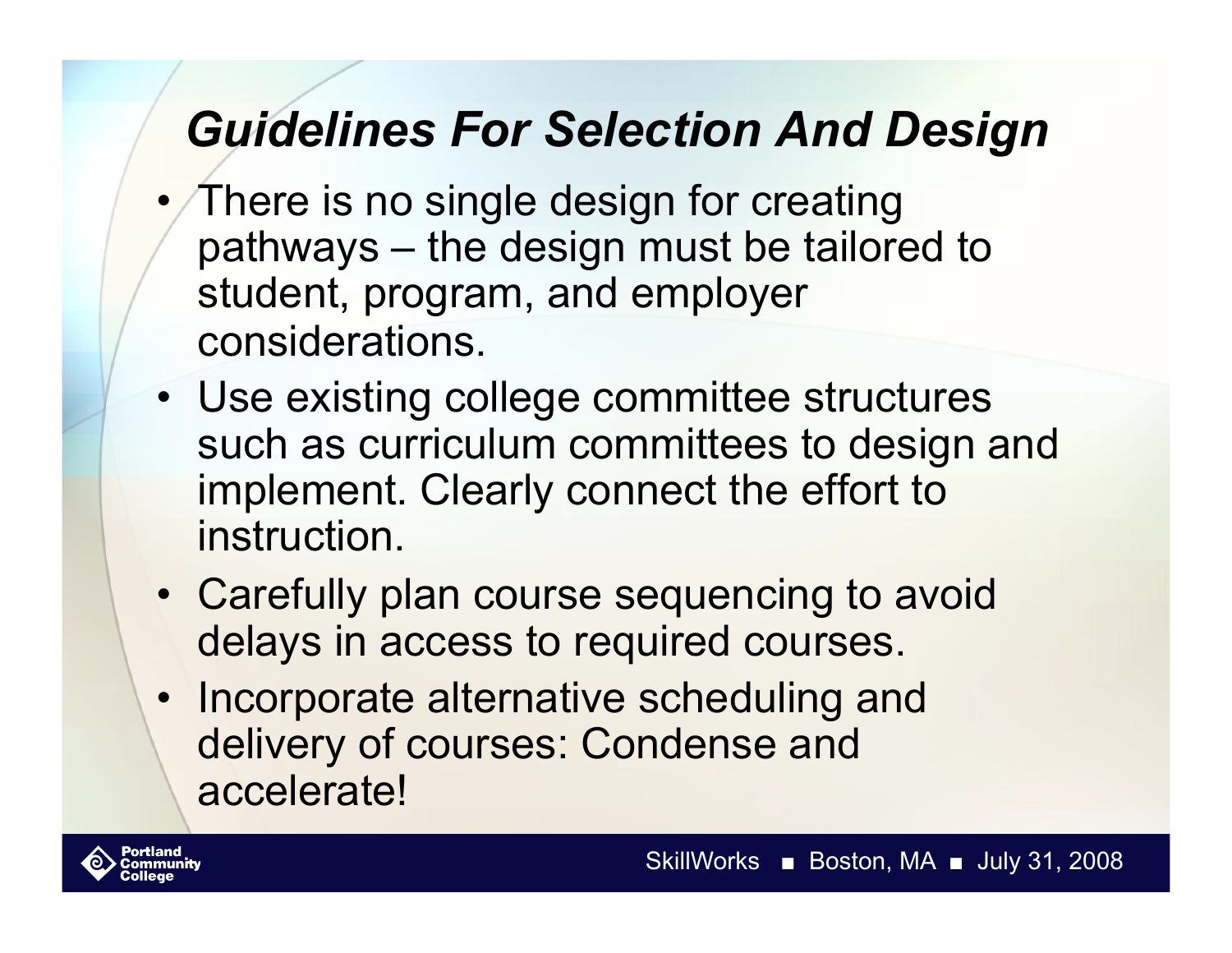#### *Guidelines For Selection And Design*

- The success of colleges implementing chunking to create pathways hinges on a sense of ownership over the process among faculty.
- "Incubate" new program designs give them time to find their customer base.
- Cross-functional teams made up of faculty and staff from instruction, student services, and workforce development – possibly student and employer representatives as well.
- Community colleges must understand the connection between chunking and the development of a holistic, comprehensive educational and career pathway system.

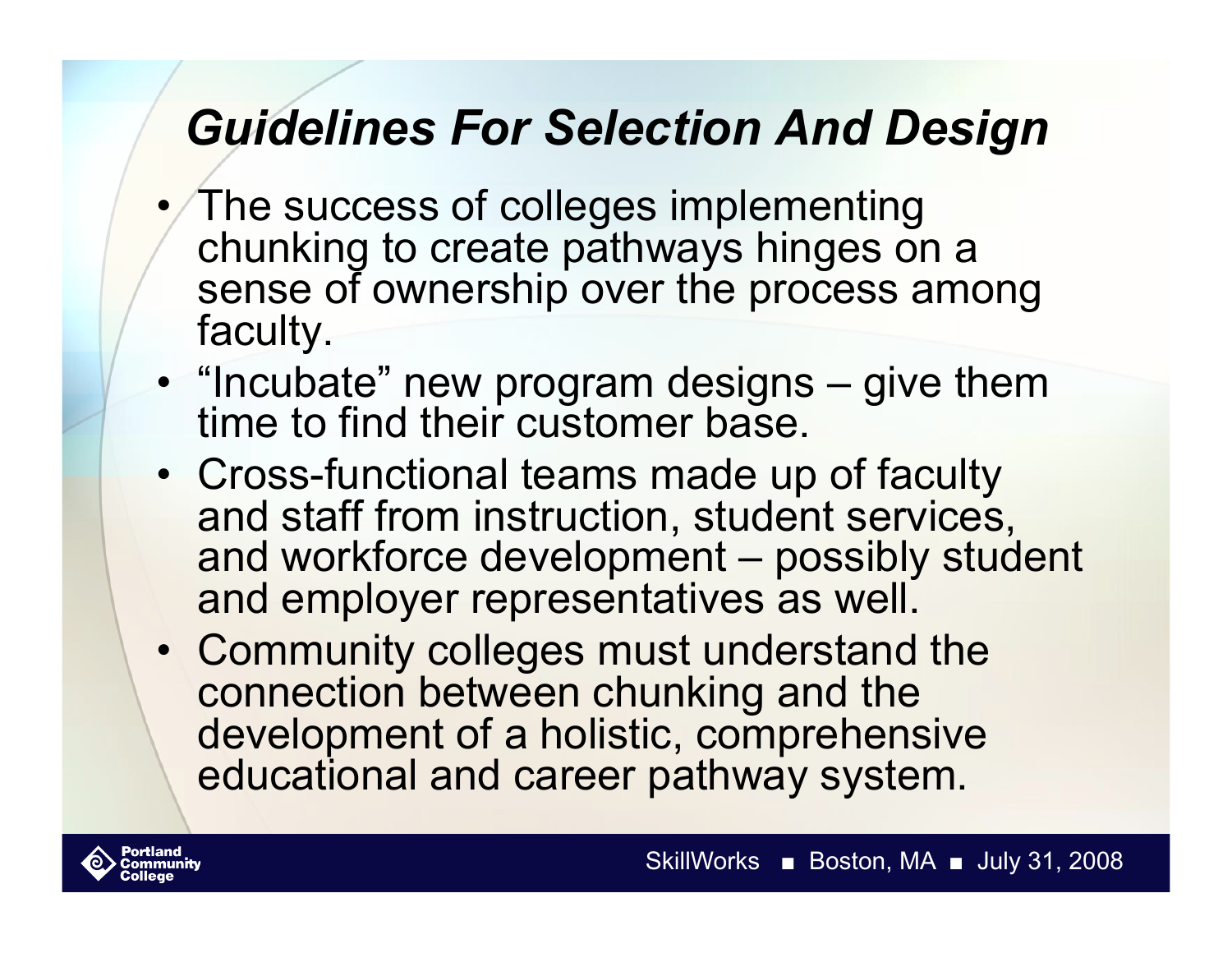#### **Guidelines For Ensuring Connections To The Labor Market**

- Increase labor market and occupational knowledge of faculty and staff. Is there a job available after each chunk?
- College administrators and faculty must stay current in their respective professional fields and must network with professional colleagues and expand their knowledge into new areas as their discipline changes.
- Build substantive industry partnerships, particularly with key business decision-makers.
- Market chunked programs as a benefit to business.
- Develop methods to evaluate the effectiveness of chunking.
- Create tools to explain and market chunks.